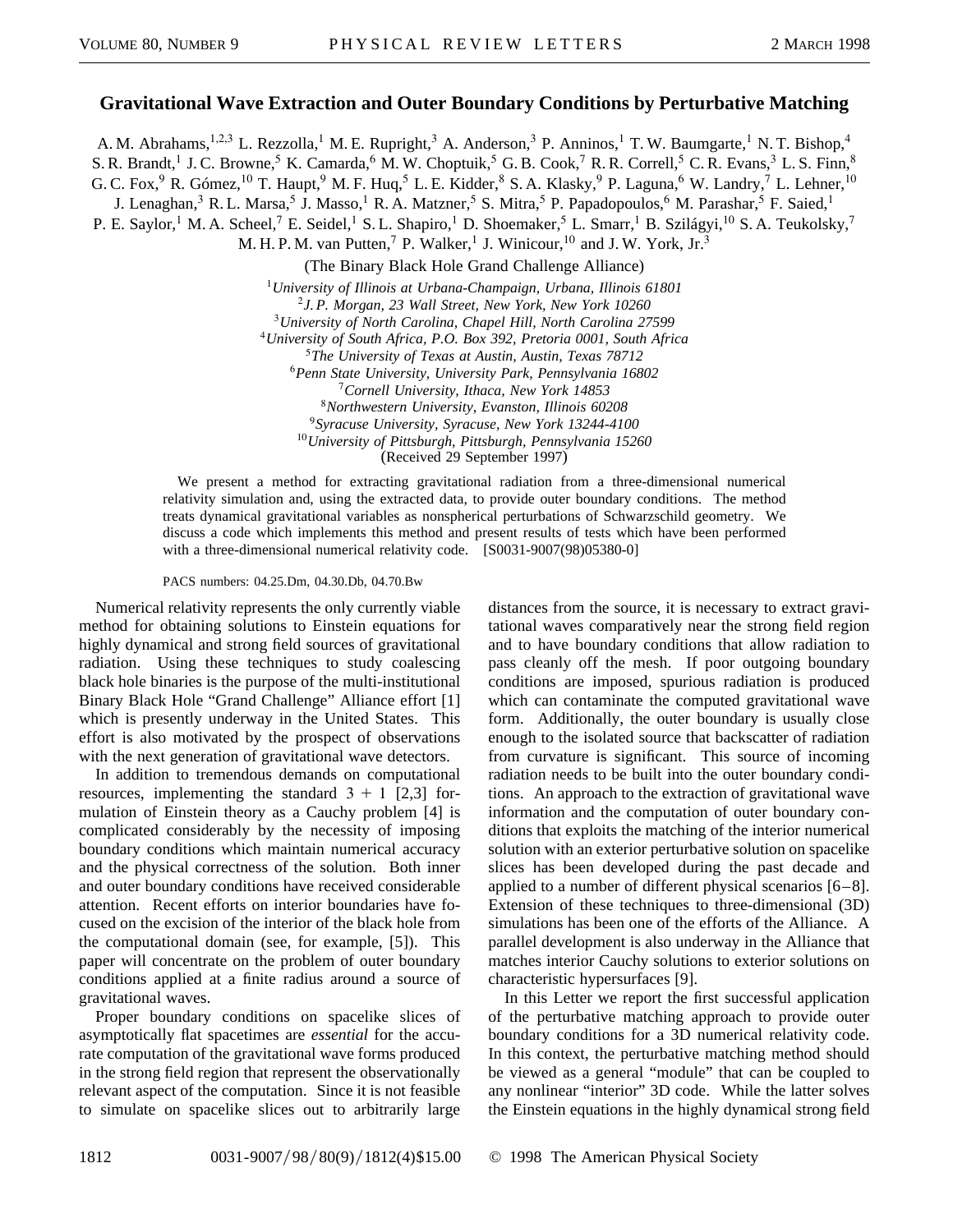region, the former extracts gravitational wave data and imposes outer boundary conditions. In the following we give an overview of the method and present test results obtained from the evolution of linear waves.

Nonspherical perturbations of Schwarzschild geometry have been studied for many years in the context of black hole perturbations [10,11] and as a way to extract gaugeinvariant information about gravitational radiation [6]. More recently Schwarzschild perturbation theory has been found to be useful in studying the late-time behavior of the coalescence of compact binaries in a numerical simulation after the horizon has formed [8,12,13].

We base our treatment of Schwarzschild perturbation theory on a recent hyperbolic formulation of Einstein field equations [14]. A principal advantage of this approach is that we can easily derive perturbative wave equations in terms of the standard  $3 + 1$  variables, making it straightforward to match exterior perturbative solutions to interior numerical ones. This method leads to spatially gaugeinvariant radial wave equations for each angular mode [15] which we have used (a) to extract gravitational radiation from a 3D numerical relativity simulation, (b) to evolve this information to large radius yielding an approximate asymptotic wave form, and (c) to provide outer boundary conditions for such a simulation. One of the major advantages of the perturbative method is that we have replaced the computationally expensive 3D evolution of the gravitational waves via the nonlinear Einstein equations with a set of 1D linear equations we can integrate to high accuracy and minimal computational costs.

We split the gravitational quantities of interest into background and perturbed parts: the three-metric  $g_{ij}$  =  $\tilde{g}_{ij} + h_{ij}$ , the extrinsic curvature  $K_{ij} = \tilde{K}_{ij} + \kappa_{ij}$ , the lapse function  $N = \tilde{N} + \alpha$ , and the shift vector  $\beta^{i} =$  $\tilde{\beta}^{\tilde{i}} + v^i$ , where the tilde denotes background quantities. We assume a Schwarzschild background,

$$
\tilde{g}_{ij}dx^{i}dx^{j} = \tilde{N}^{-2}dr^{2} + r^{2}(d\theta^{2} + \sin^{2}\theta d\phi^{2}),
$$
 (1)

$$
\tilde{N} = \left(1 - \frac{2M}{r}\right)^{1/2}.\tag{2}
$$

(It follows that  $\tilde{K}_{ij} = 0 = \tilde{\beta}^i$ .) The perturbed parts have arbitrary angular dependence.

We use this approximation to linearize the hyperbolic equations and, in particular, we find that the wave equation for  $K_{ij}$  reduces to a linear wave equation for  $\kappa_{ij}$  involving also the background lapse [15]. We separate the angular dependence in this equation by expanding  $\kappa_{ij}$  in terms of tensor spherical harmonics  $(\hat{e}_1)_{ij}, \ldots, (\hat{f}_4)_{ij}$ . In the notation of [11], we have

$$
\kappa_{ij} = a_{\times}(t, r) (\hat{e}_1)_{ij} + rb_{\times}(t, r) (\hat{e}_2)_{ij} + \tilde{N}^{-2} a_{+}(t, r) (\hat{f}_2)_{ij} + rb_{+}(t, r) (\hat{f}_1)_{ij} + r^2 c_{+}(t, r) (\hat{f}_3)_{ij} + r^2 d_{+}(t, r) (\hat{f}_4)_{ij}, \quad (3)
$$

where  $a_{\times}, b_{\times}$  are the odd-parity multipoles, while  $a_{+}$ ,  $b_+$ ,  $c_+$ ,  $d_+$  are the even-parity ones. Note that we have suppressed the angular indices  $(\ell, m)$  of  $(\hat{e}_1)_{ij}, \ldots, (\hat{f}_4)_{ij}$ and of  $a_{\times}, \ldots, a_{+}$  over which there is an implicit sum.

In odd parity, we take the wave equation for  $\kappa_{r\theta}$  and use the linearized momentum constraints,  $\tilde{\nabla}_k (\kappa_i^k - \delta_i^k \kappa_j^j) =$ 0, to eliminate the odd-parity amplitude  $(b_{\times})$ . In even parity, we use the wave equation for  $\kappa_{rr}$  together with the wave equation obtained for the trace  $\kappa = \kappa_j^{\bar{j}} = h(t, r)Y_{\ell m}$ and the linearized momentum constraints. In this way we eliminate  $b_+$  and  $c_+$  and obtain two coupled equations for  $a_+$  and *h*. For each  $(\ell, m)$  mode, we therefore have one odd-parity equation

$$
\left\{\partial_t^2 - \tilde{N}^4 \partial_r^2 - \frac{2}{r} \tilde{N}^2 \partial_r - \frac{2M}{r^3} \left(1 - \frac{3M}{2r}\right) + \tilde{N}^2 \left[\frac{\ell(\ell+1)}{r^2} - \frac{6M}{r^3}\right] \right\} (a_\times)_{\ell m} = 0,
$$
\n(4)

and two coupled even-parity equations,

$$
\left[\partial_t^2 - \tilde{N}^4 \partial_r^2 - \frac{6}{r} \tilde{N}^4 \partial_r + \tilde{N}^2 \frac{\ell(\ell+1)}{r^2} - \frac{6}{r^2} + \frac{14M}{r^3} - \frac{3M^2}{r^4} \right] (a_+)_{\ell m} + \left[ \frac{4}{r} \tilde{N}^2 \left( 1 - \frac{3M}{r} \right) \partial_r + \frac{2}{r^2} \left( 1 - \frac{M}{r} - \frac{3M^2}{r^2} \right) \right] (h)_{\ell m} = 0,
$$
\n
$$
\left[ \int_{\gamma^2}^{\gamma^2} \tilde{N}^4 \gamma^2 \right] \tilde{N}^2 \tilde{N}^2 \gamma + \tilde{N}^2 \frac{\ell(\ell+1)}{r^2} + 2M \tag{5}
$$

$$
\left[\partial_t^2 - \tilde{N}^4 \partial_r^2 - \frac{2}{r} \tilde{N}^2 \partial_r + \tilde{N}^2 \frac{\ell(\ell+1)}{r^2} + \frac{2M}{r^3} - \frac{7M^2}{r^4} \right] (h)_{\ell m} - \frac{2M}{r^3} \left(3 - \frac{7M}{r}\right) (a_+)_{\ell m} = 0.
$$
\n(6)

(The usual Regge-Wheeler and Zerilli equations can be obtained by a more complete analysis [15].)

We now turn to implementation and tests of this technique. Consider a numerical relativity simulation which evolves Einstein equations in either the standard  $3 + 1$ (ADM) or hyperbolic form on an interior 3D grid. (No restrictions need be put on the choice of the 3D coordinate system.) In the tests described here, we have used the ADM 3D interior code of the Alliance [16] to evolve linear,  $\ell = 2, m = 0$ , Teukolsky waves [17]. The interior 3D grid uses (topologically) Cartesian coordinates and up to  $(129)^3$  grid points. In the results shown, the initial data consist of a metric formed from the sum of the background Cartesian metric and a Gaussian envelope of amplitude  $A = 10^{-6}$ , width  $b = 1$ , and of a vanishing extrinsic curvature. The ADM evolution is undertaken on a cubical grid of extent  $\{x, y, z\} = \pm 4$ , with unit lapse and zero shift.

During each time step, the procedure for extracting radiation and imposing outer boundary conditions proceeds in three steps: (i) *extraction* of the independent amplitudes and their time derivatives on a 2-sphere of radius  $r_E$  inscribed in the grid, (ii) *evolution* of the radial wave Eqs.  $(4)$ – $(6)$  out to large radii using the extracted amplitudes to construct inner boundary values on the "exterior" 1D grid, and (iii) *reconstruction* and "*injection*" of *Kij* and  $\partial_t K_{ij}$  at specified grid points at or near the boundary of the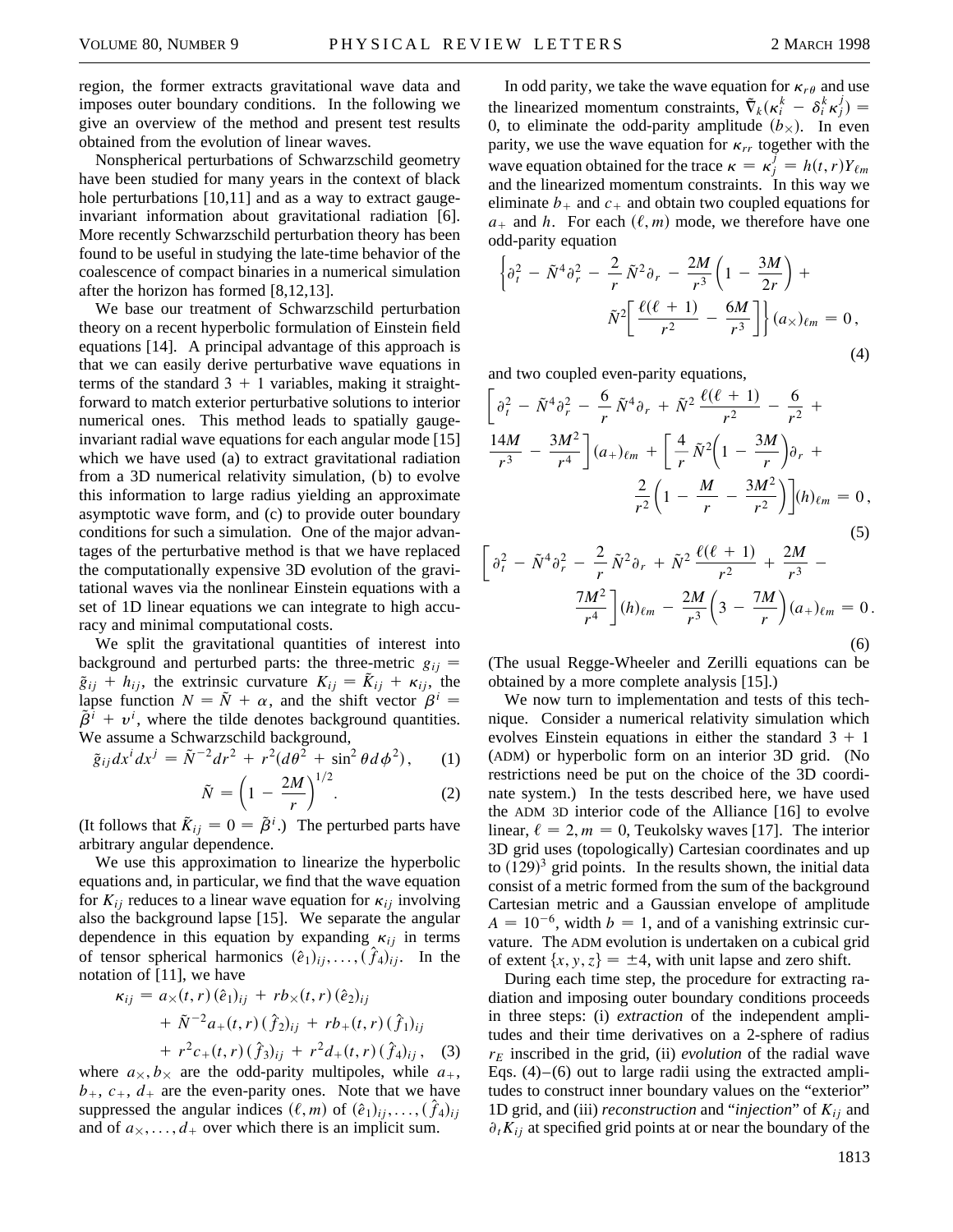interior grid. The last step uses the momentum constraints and the inverse of the transformation employed in step (i). In Fig. 1, we show the schematic location of the different outer boundaries and of the extraction 2-sphere on two successive spacelike time slices at  $t = t_0$  and  $t = t_1$ .

The first step involves interpolating  $K_{ij}$  and  $\partial_t K_{ij}$  onto the 2-sphere and evaluating their projections onto the appropriate conjugate tensor spherical harmonics to eliminate the angular dependence and obtain the corresponding multipoles. The precise location of the 2-sphere within the interior 3D grid depends on the specific case under investigation. In general, for the perturbative matching to be justified, we require that the extraction surface be located in a region where the gravitational field is close to Schwarzschild. One must be careful that the numerical errors introduced by the interior evolution do not dominate the exterior solution (see [18] for details).

The second step entails evolving Eqs.  $(4)$ – $(6)$ . In the test presented here, we consider a flat background with  $M = 0$ . The initial data for the 1D exterior grid is set consistently with the interior 3D initial data. During each time integration of the 1D exterior grid, the extracted multipoles are used as inner boundary values and standard Sommerfeld outgoing wave conditions are imposed at the outer boundary (e.g., at  $r = 30$ ). The top diagram of Fig. 2 shows the only relevant multipole for this test [19], extracted from the interior 3D grid at a 2-sphere of radius  $r_E = 1$  [20]; the lower diagram shows its evolved wave form at a radius  $r = 8$ . Different curves refer to different resolutions of the interior 3D grid and show the convergence to the analytic solution.

The third and final step consists of computing outer boundary values for the interior 3D grid, and this step can proceed in one of two ways. In the first method, the values of *Kij* reconstructed from the exterior 1D data are injected as Dirichlet data at all the boundary points of the interior 3D grid. (No restrictions are put on the shape of the 2-surface where the data are injected.) For a code using a



FIG. 1. Location of the different outer boundaries and of the extraction 2-sphere for two successive time slices. The dark shaded region shows the spatial domain over which the 3D nonlinear equations are solved.

hyperbolic formulation,  $\partial_t K_{ij}$  can also be provided at the boundary. The evolution equation of the three-metric can be integrated using  $K_{ij}$  at the boundary so Dirichlet data for *gij* need not be provided there. The second method relates, at the 3D outer boundary, the null derivatives of the extrinsic curvature obtained from the interior grid  $(K_{ij})$ and from the perturbative module  $(\kappa_{ij})$ , since background extrinsic curvature is assumed to be zero):

$$
\frac{\partial}{\partial t}\left(K_{ij}-\kappa_{ij}\right)+\frac{\partial}{\partial r}\left(K_{ij}-\kappa_{ij}\right)+\frac{2}{r}\left(K_{ij}-\kappa_{ij}\right)=0.
$$
\n(7)

This method resembles a Sommerfeld condition but is more general since it can be used in regions where the radiation is not dominated by the asymptotic outgoing behavior. Moreover it takes into account arbitrary angular dependence, as well as the effects of a Schwarzschild black hole background. Experimentation with the two methods has shown that this "perturbative Sommerfeld" approach is very accurate and generally more stable than the direct injection of Dirichlet data. Figure 3 shows convergence to zero of the *L*<sup>2</sup> norm of the difference between one component of  $K_{ij}$  ( $K_{zz}$ ) and its analytic value, integrated over the entire outer boundary of the interior 3D grid.

An important property of *any* outer boundary implementation is that it should allow the outgoing radiation to escape freely to infinity. In practice, however, a finite discretization always produces a certain amount of reflection at the outer boundary and this could drive instabilities which grow exponentially. We have compared the long-term stability obtained with the perturbative outer boundary module with that of the best "alternative" outer



FIG. 2. Convergence to the analytic solution of the extracted  $(r = 1)$  and evolved  $(r = 8)$  multipole  $(a_{+})_{20}$ . The amplitude is scaled by  $r^3$  to compensate for the radial falloff.